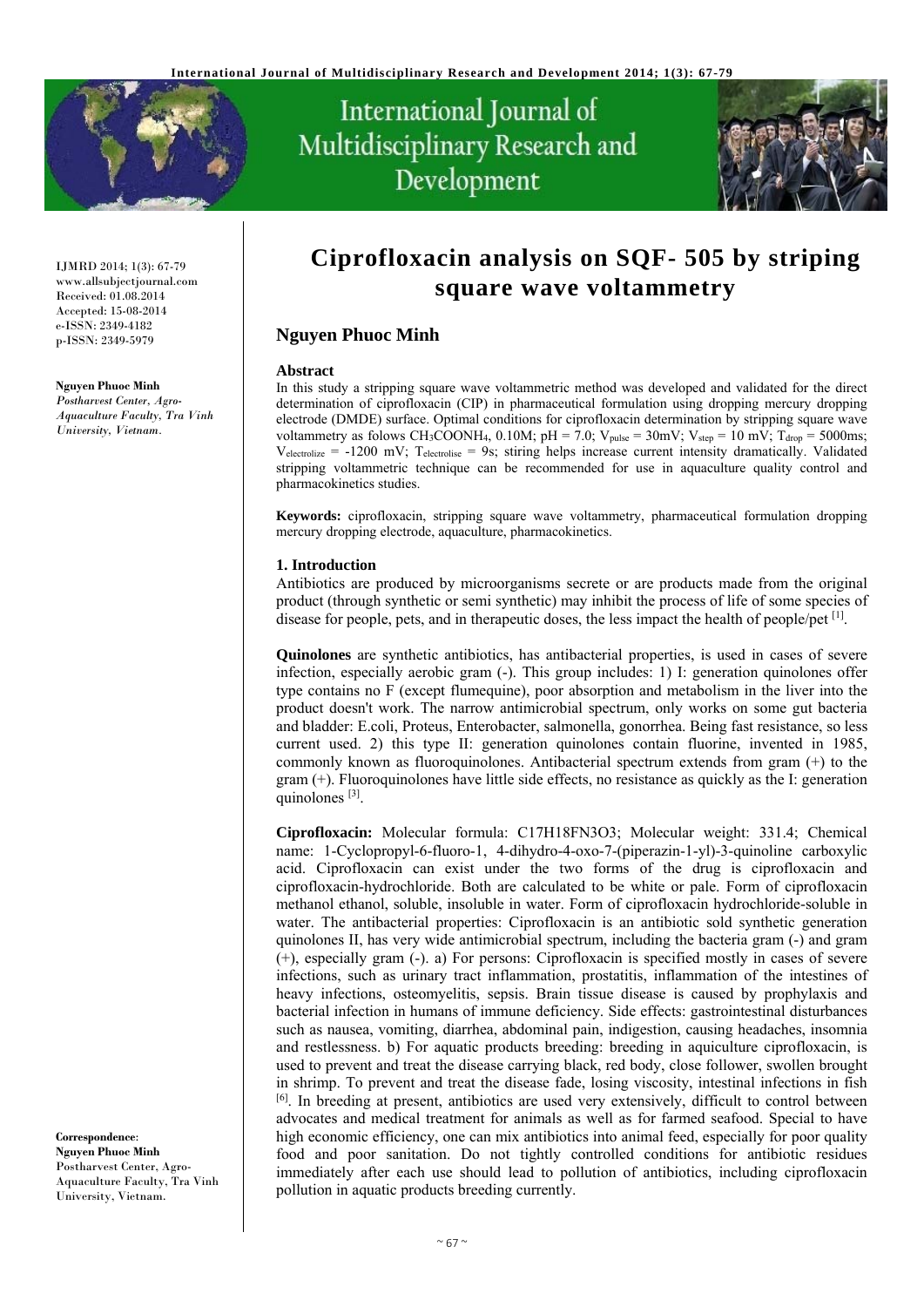**Classical voltammetry (polarography):** The polarographic method invented by Heyrovsky (1890-1967), the Sec, in 1922, received the Nobel Prize in 1959, now called classic polarographic method. This method was applied first in analytical chemistry to define a lot of organic and inorganic substances, which in many cases do not need to segregate them from the mixed ingredients. The polarographic method classic based on the survey, the dependence of the intensity of the line on a linear change in the sound of the pressure on the two electrodes of the electrolytic tank in the physical condition to polar surface analysis mercury drops only by diffusion due to the concentration gradient. Here, the pole drop mercury electrode is being polarized, there is a very small surface area, few mm2; Master electrode electrode is being polarized, often used as electrode Ag/AgCl/KCl, Calomen electrode, or is the bottom of mercury. The latest on ultra drops (also known as cưc work) is a constant and variable E1/2 slowly over time (usually from 0.0 to-2.0 V). The survey results are a universal pole map, often called a polarographic wave which essentially is a street line-up. Diffusion lines limited intensity (i.e. the height of the wave polarography) proportional to the concentration of the substance analysis recommended for quantitative purposes. The value corresponding to  $\frac{1}{2}$  the height of the wave polarography called the selling wave E1/2, specific to each substance analysis in an ionic liquid the selected background, used for the purpose of qualitative  $[2, 4]$ .

**Normal pulse voltammetry:** In the common pulse polarography (NPP) voltage pulse shape how people had increased the magnitude of the perpendicular to the electrode drops and always returns the value that was originally. A drop put a pulse, and the pulse increases linearly as a voltage is placed on. A drop put a pulse at the end of cycle drops in a very short time  $(40 \text{ ms} \div 100 \text{ ms})$ <sup>[2]</sup>.

**Differential pulse voltammetry:** In differential pulse polarography, placed perpendicular pulses super imposed DC voltage varies very slowly over time. A drop put a pulse and pulse is placed just before the drop of Hg pulse amplitude fall with fixed (about  $2 \div 100$  mV depending on user) with impulse voltage time about  $40 \div 100$ ms <sup>[2]</sup>.

**Square wave voltammetry:** Square-wave polarography is the speed pulse polarographic analysis for quick and high sensitivity. According to this method, mercury droplet electrode is polarized by a power variation over time shaped ladder and added a pulse power of small amplitude are perpendicular form and kept constant throughout the measurement. Pulse pressure cycles are identical (around 5 ms), the step of the ladder is often worth voltage 10mV Esw pulse amplitude, typically 10-50mV, the conditions corresponding to the pulse frequency is 200 Hz scanning rate, so 200ms/V. for reversible reactions, the pulse amplitude is large enough to oxidation products formed in the positive impulses will occur during the process reverse pulse. Such correspondence shall record the faraday currents twice: first in the last positive impulse is and the second is the end opposite impulses, at this time an area of constant Hg droplets to the capacitor is almost intent. The  $\Delta I$  is proportional to the concentration, and the top of the corresponding to the haft wave  $[2, 5]$ .

**Stripping square wave voltammetry:** Stripping polarography is the polarographic method combined with

stripping techniques to improve sensitivity. Also known as: ampe-voltage method of dissolution, the method of voltageampe polarographic method peeled, peeled. Originally to improve the sensitivity in the analysis of metals (Cu, Pb, Zn, Sb, Cd, Sn, Bi, etc.) and non-metals (As, halogen etc), then expanded into organic analysis. Stripping technique (for analysis of metals) can be divided into three stages. One is the phase of electrolysis are stirring, conducted at a fixed in a few minutes to tens of minutes, to earn contributions (accumulation) of metals in the Persian form precipitate onto the surface electrodes. Two stirring stops electrolysis phase, but still retains that electrolysis, lasts about  $15 \div 60s$  to precipitate the evenly distributed on the electrodes. Three is the dissolved phase precipitate, i.e. "bark peeling precipitate" (stripping); the shelling is done by recording the polarographic measurement map vertically scanned it appropriately. The main area of contribution and dissolve again as above helped for the current peak in polarography map increased very substantially. LOD can estimate the level  $10^{-10} \div 10^{-11} M$  [2, 5].

The polarographic method of organic matter: To analyze is an organic, the organic matter in it needs to have the functional group can join the electrochemical reaction on the working electrode. With the substance for electrochemical reactions, people conducting indirect analysis: use a chemical reaction to convert the substance for analysis required an electrochemical activity for substances to conduct analysis. In the general case of the reactions on the micro-electrodes with the participation of organic compounds occur more slowly or more complicated than the reaction of inorganic cations. Therefore, the interpretation of the polarographic data theory in this case is much more difficult and perhaps even impossible. However, people still using polarographic measurements to study the structural, qualitative identification of organic compounds and quantitative analysis of the mixture of them. When analysis of carbohydrate, the pole drop of mercury is still kind of pole work is preferred choice because it has a good point is the bềmặt electrode always renewed after every burn. That ensures repeatable. Pole of mercury primarily as a component in the reduction of the substances should facilitate the analysis of the functional group can participate in the electrochemical reaction. Some of the organic functional group for electrochemical reaction as: carbonyl groups (the aldehyde, the cetone, quinones), carboxylic acids some as phumaric acid, maleic acid, phtalic, much of the peroxide, epoxy, nitroso, nitro groups, oxim, azo, most organic compounds containing halogens, hydroquinone [4].

# **2. Material & Method**

**2.1 Equipment:** Multifunction Analyzer ANALYZER SQF-505 in Tropical Vietnam-Russia Center.

**2.2 Chemical:** Ciprofloxacin hydrochloride standard from the pharmaceutical Institute-Ministry of health. Solvent: ethanol, Methanol, Acetone (China); Acetonitrile (Merck). Others: CH3COONH4, CH3COONa, NaOH, NH4OH condensed, CH3COOH condensed, H3PO4, H3BO3, borax, etc (China).

**2.3 Preparation:** The original standard solution are mixed from standard ciprofloxacin hydrochloride 120 mg (purity was 94.18%) in 100 ml of distilled twice (the concentration of cipro is 1018.3 mg/L) and stored in the refrigerator. The smaller concentrations of cipro were mixed from the solution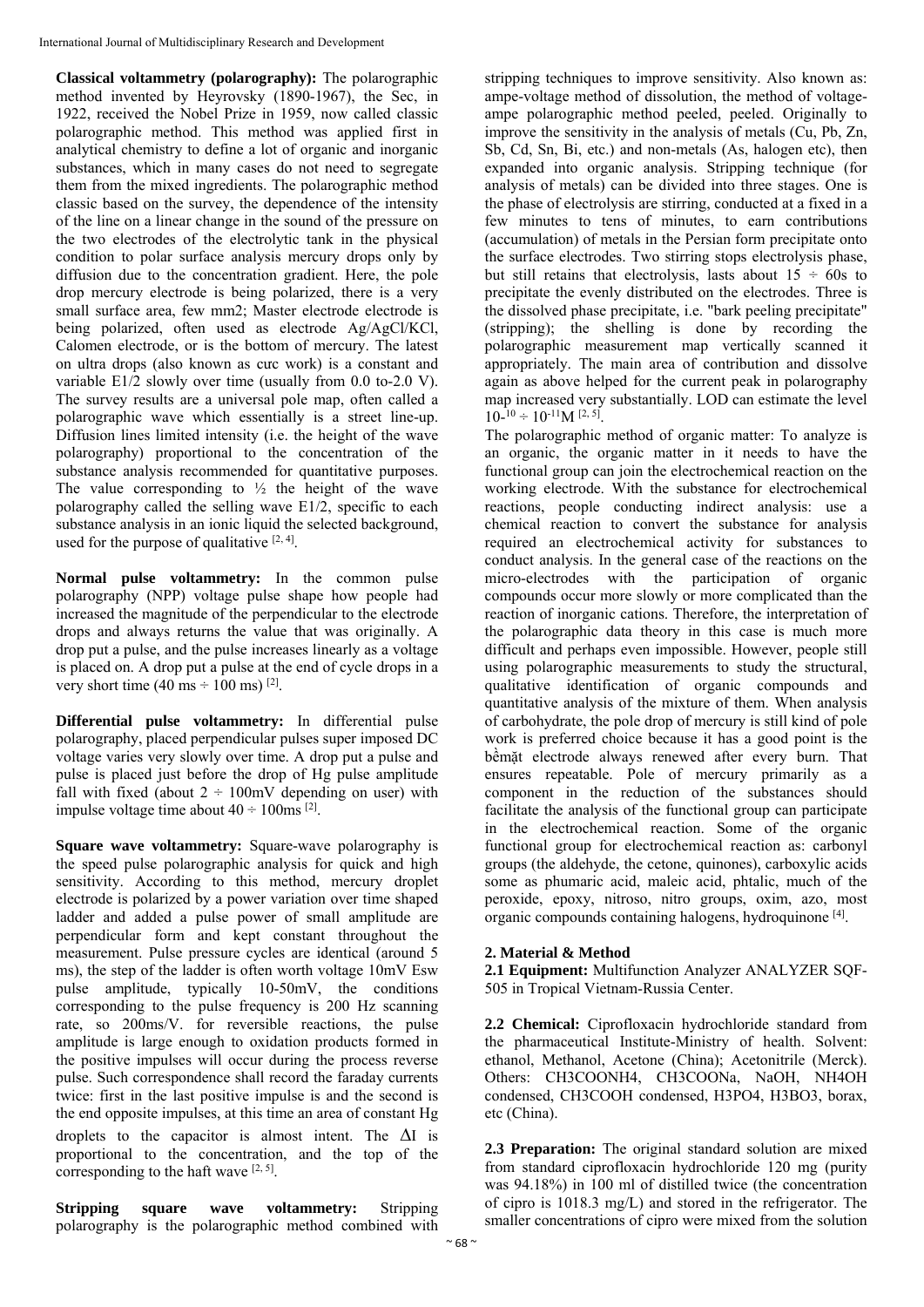in the original standard, distilled twice. The other solution are mixed from the solid or liquid concentrate with distilled twice to the concentration required.

# **3. Result & Discussion**

3.1 Effect of scanning to ciprofloxacin appearance: Choose buffer solution for initial experiment CH3COONH4 (pH=7), and then measure to identify potential  $E_{\text{peak}} = -$ 1326mV.



Fig 1: Peak of ciprofloxacin.

# **3.2 Effect of different buffer solutions to analysis 3.2.1 Effect of CH3COONH4**

operated:  $V_{\text{start}} = -1050 \text{mV}$ ,  $V_{\text{stop}} = -1600 \text{mV}$ ,  $V_{\text{step}} = 10 \text{mV}$ ,  $V_{pulse} = 30 \text{mV}$ ,  $T_{drop} = 5000 \text{ms}$ . The resuts are as follows:

Various technical parameters of machine

|     |                     | Intensity of current, I (nA) |                   |              |       |  |  |  |
|-----|---------------------|------------------------------|-------------------|--------------|-------|--|--|--|
| pH  | $E_{\rm peak}$ (mV) | Measure #1                   | <b>Measure</b> #2 | Measure $#3$ | Mean  |  |  |  |
| 6.0 | $-1316$             | 834.9                        | 835.9             | 831.7        | 834.2 |  |  |  |
| 7.0 | $-1326$             | 856.8                        | 859.5             | 860.7        | 859.0 |  |  |  |
| 8.0 | $-1346$             | 822.3                        | 822.4             | 828.8        | 824.5 |  |  |  |
| 9.0 | $-1384$             | 456.2                        | 463.8             | 450.7        | 456.9 |  |  |  |



**Fig 2:** Peak of ciprofloxacin in CH3COONH4 at various pH values.

# **Table 1:** Ciprofloxacin in CH3COONH4 at various pH values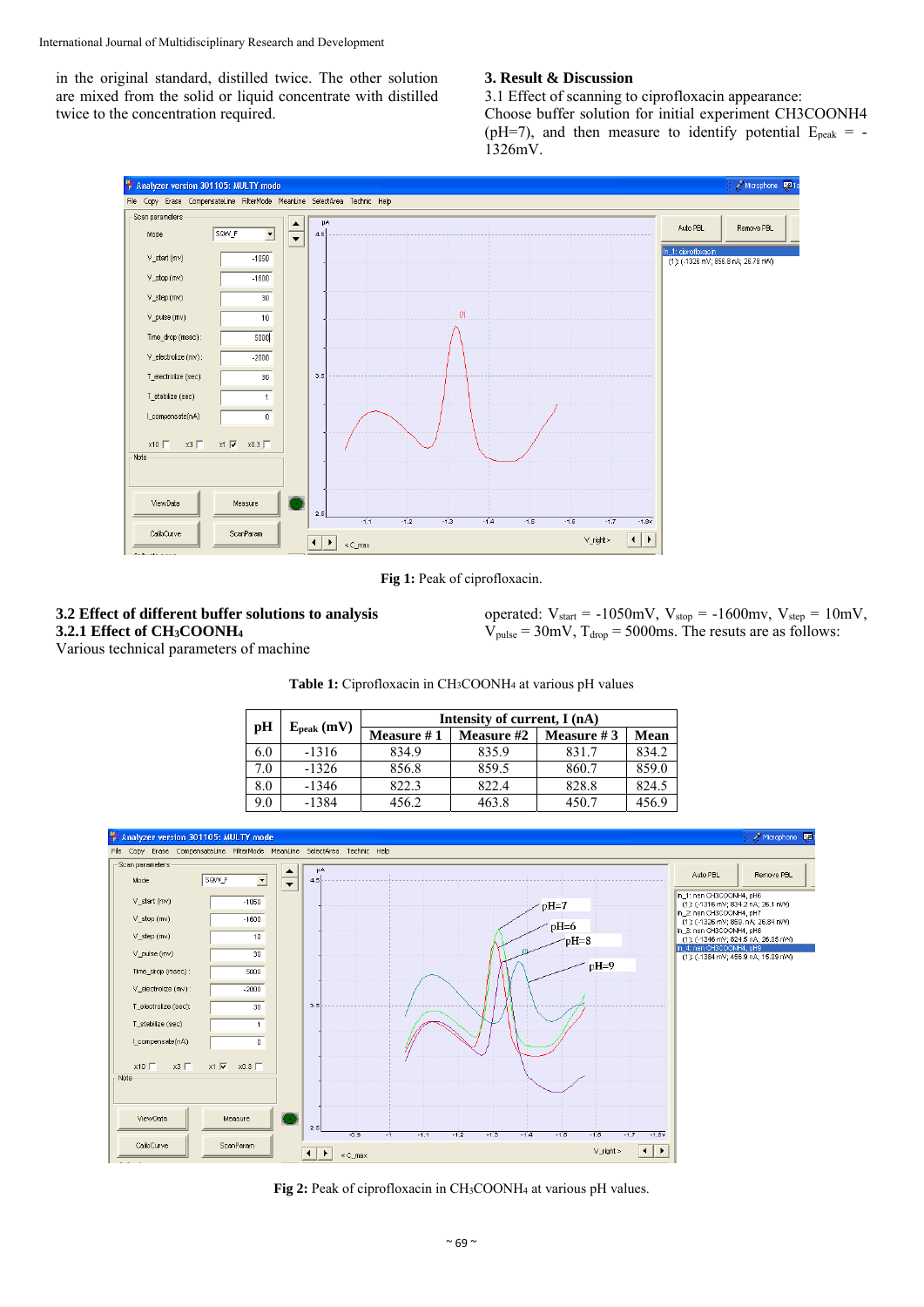# **3.2.2 Effect of NH4 +/NH3**

|      |                     |                | Intensity of current, I (nA) |               |       |  |  |  |
|------|---------------------|----------------|------------------------------|---------------|-------|--|--|--|
| pH   | $E_{\rm peak}$ (mV) | Measure #1     | Measure #2                   | Measure # $3$ | Mean  |  |  |  |
| 8.0  | $-1336$             | 691.7          | 694.3                        | 696.5         | 694.2 |  |  |  |
| 9.0  | $-1404$             | 442.2          | 445.8                        | 446.5         | 444.8 |  |  |  |
| 10.0 |                     | No peak signal |                              |               |       |  |  |  |





Fig 3: Peak of ciprofloxacin in NH<sub>4</sub><sup>+</sup>/NH<sub>3</sub> at various pH values

# **3.2.3 Effect of CH3COONa/CH3COOH**

# **Table 3:** Ciprofloxacin in CH3COONa/CH3COOH at various pH values

| pH  |                     |                                 |                   | Intensity of current, I (nA) |      |  |  |  |
|-----|---------------------|---------------------------------|-------------------|------------------------------|------|--|--|--|
|     | $E_{\rm peak}$ (mV) | Measure $#1$                    | <b>Measure</b> #2 | Measure # $3$                | Mean |  |  |  |
| 4.0 |                     |                                 | No peak signal    |                              |      |  |  |  |
| 5.0 |                     |                                 | No peak signal    |                              |      |  |  |  |
| 6.0 | -1326               | 816.8<br>816.0<br>818.8<br>8172 |                   |                              |      |  |  |  |



**Fig 4:** Peak of ciprofloxacin in CH3COONa/CH3COOH at various pH values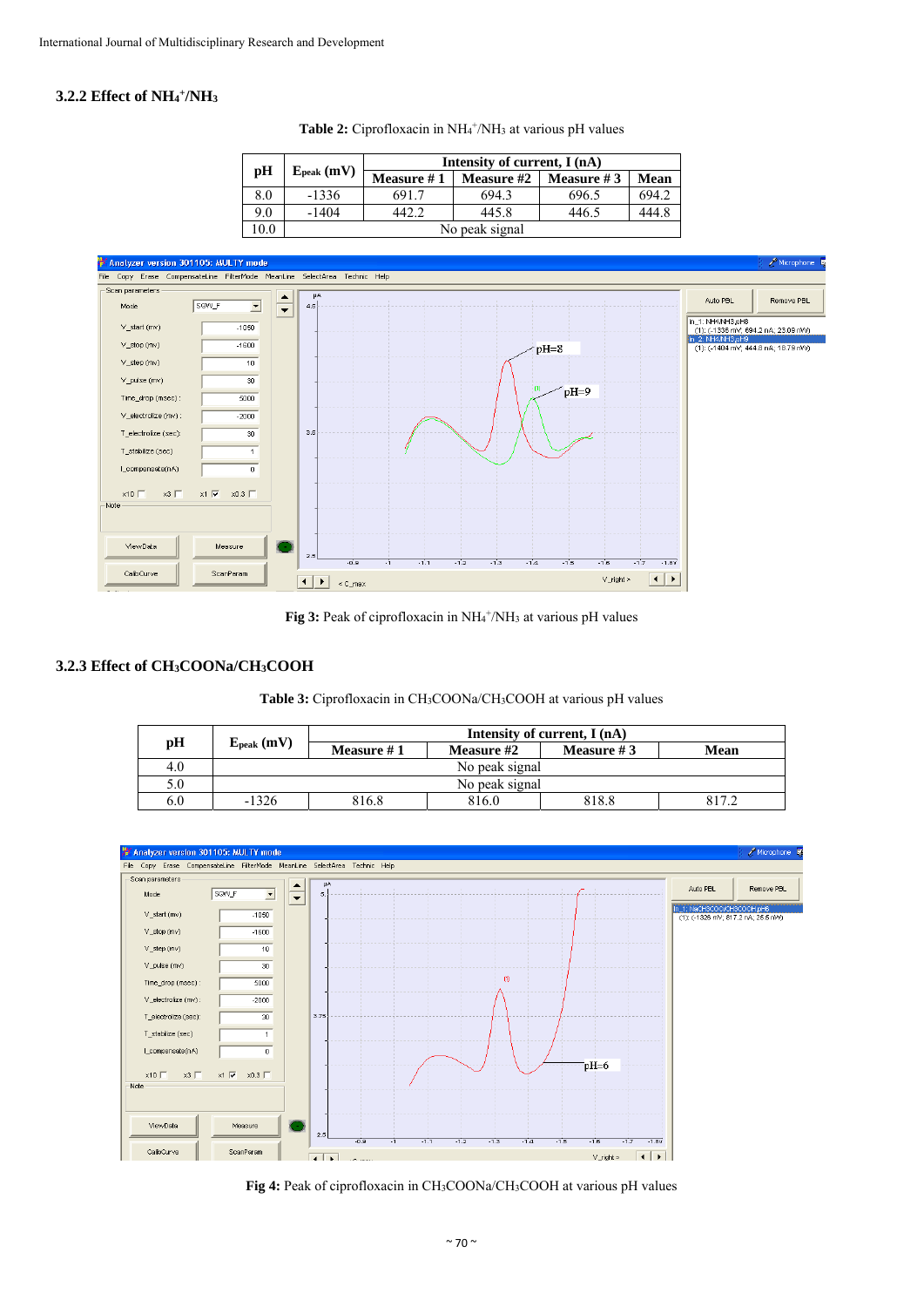# **3.2.4 Effect of H2PO4 - /HPO4 2-**

|     | $E_{\rm peak}$ (mV) | Intensity of current, I (nA) |                   |                   |       |  |  |
|-----|---------------------|------------------------------|-------------------|-------------------|-------|--|--|
| рH  |                     | Measure #1                   | <b>Measure #2</b> | <b>Measure</b> #3 | Mean  |  |  |
| 5.0 |                     |                              | No peak signal    |                   |       |  |  |
| 6.0 | $-1316$             | 839.7                        | 831.1             | 834.4             | 835.1 |  |  |
| 7.0 | $-1326$             | 847.5                        | 846.1             | 847.2             | 846.9 |  |  |
| 8.0 | $-1336$             | 806.1                        | 803.7             | 808.3             | 806.0 |  |  |

**Table 4:** Ciprofloxacin in  $H_2PO_4$  /HPO<sub>4</sub><sup>2</sup> at various pH values



Fig 5: Peak of ciprofloxacin in  $H_2PO_4/HPO_4^2$  at various pH values

#### **3.2.5 Effect of Britton - Robinson**

|  | Table 5: Ciprofloxacin in Britton-Robinson at various pH values. |  |  |  |  |  |  |
|--|------------------------------------------------------------------|--|--|--|--|--|--|
|--|------------------------------------------------------------------|--|--|--|--|--|--|

|         |                     |              | Intensity of current, I (nA) |               |       |  |  |
|---------|---------------------|--------------|------------------------------|---------------|-------|--|--|
| pH      | $E_{\rm peak}$ (mV) | Measure $#1$ | <b>Measure</b> #2            | Measure # $3$ | Mean  |  |  |
| 6.V     | $-1336$             | 815.3        | 812.0                        | 812.9         | 813.4 |  |  |
| 7.0     | $-1346$             | 832.3        | 837.8                        | 837.3         | 835.8 |  |  |
| $8.0\,$ | $-1354$             | 827.3        | 827.1                        | 825.3         | 826.6 |  |  |
| 9.0     | $-1394$             | 380.3        | 385.8                        | 386.5         | 384.2 |  |  |



Fig 6: Peak of ciprofloxacin in Britton-Robinson at various pH values.

Buffer CH3COONH4 at pH 7.0 shows the highest intensity so we choose this buffer for further researchs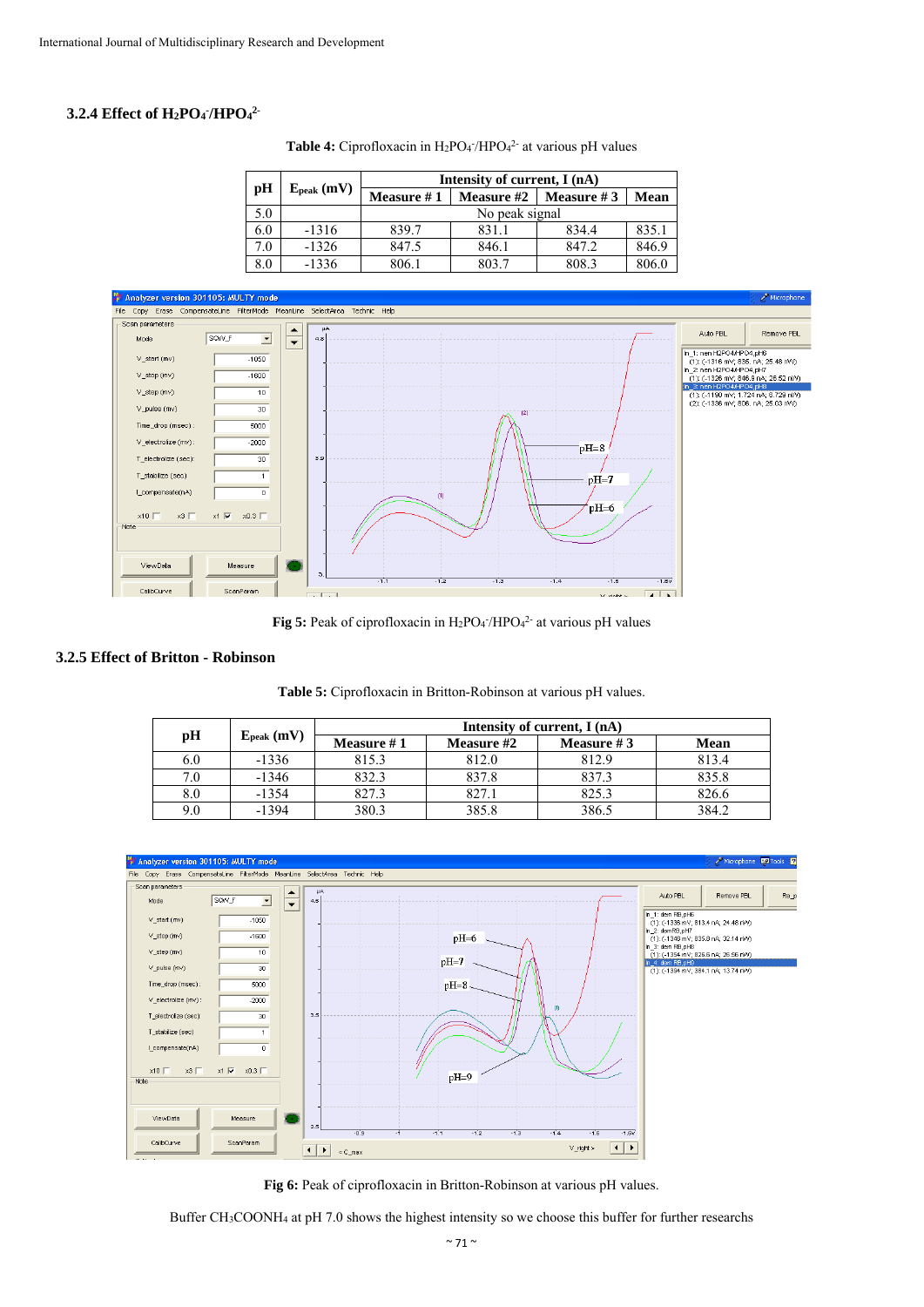# **3.2.6. Effect of CH3COONH4 concentration**

|                     |                     |            | Intensity of current, I (nA) |              |       |
|---------------------|---------------------|------------|------------------------------|--------------|-------|
| $[CH_3COONH_4] (M)$ | $E_{\rm peak}$ (mV) | Measure #1 | Measure #2                   | Measure $#3$ | Mean  |
| 0.01                |                     |            | No peak signal               |              |       |
| 0.05                | $-1346$             | 833.2      | 825.6                        | 839.4        | 832.7 |
| 0.10                | $-1326$             | 859.0      | 851.3                        | 846.4        | 852.2 |
| 0.15                | $-1316$             | 836.1      | 838.2                        | 839.3        | 837.9 |
| 0.20                | $-1316$             | 823.5      | 828.9                        | 828.2        | 826.9 |
| 0.25                | $-1316$             | 822.7      | 818.3                        | 819.2        | 820.1 |

Table 6: Ciprofloxacin in CH<sub>3</sub>COONH<sub>4</sub> at various concentration



**Fig 7:** Peak of ciprofloxacin in CH3COONH4 at various concentrations.

### **3.3 Effect of different technical machine operation 3.3.1 Effect of Vpulse**

#### **Table 7:** Ciprofloxacin at various Vpulse values

|                                          |                     | Intensity of current, I (nA) |                   |               |       |  |
|------------------------------------------|---------------------|------------------------------|-------------------|---------------|-------|--|
| $V_{\text{pulse}}\left(\text{mV}\right)$ | $E_{\rm peak}$ (mV) | Measure #1                   | <b>Measure #2</b> | Measure # $3$ | Mean  |  |
|                                          | $-1346$             | 658.5                        | 663.7             | 659.1         | 660.4 |  |
| 20                                       | $-1336$             | 812.2                        | 814.5             | 812.2         | 813.0 |  |
| 30                                       | $-1326$             | 856.8                        | 859.1             | 853.7         | 856.5 |  |
| 40                                       | $-1316$             | 816.5                        | 813.5             | 811.0         | 813.7 |  |



# Fig 8: Peak of ciprofloxacin by various V<sub>pulse</sub> values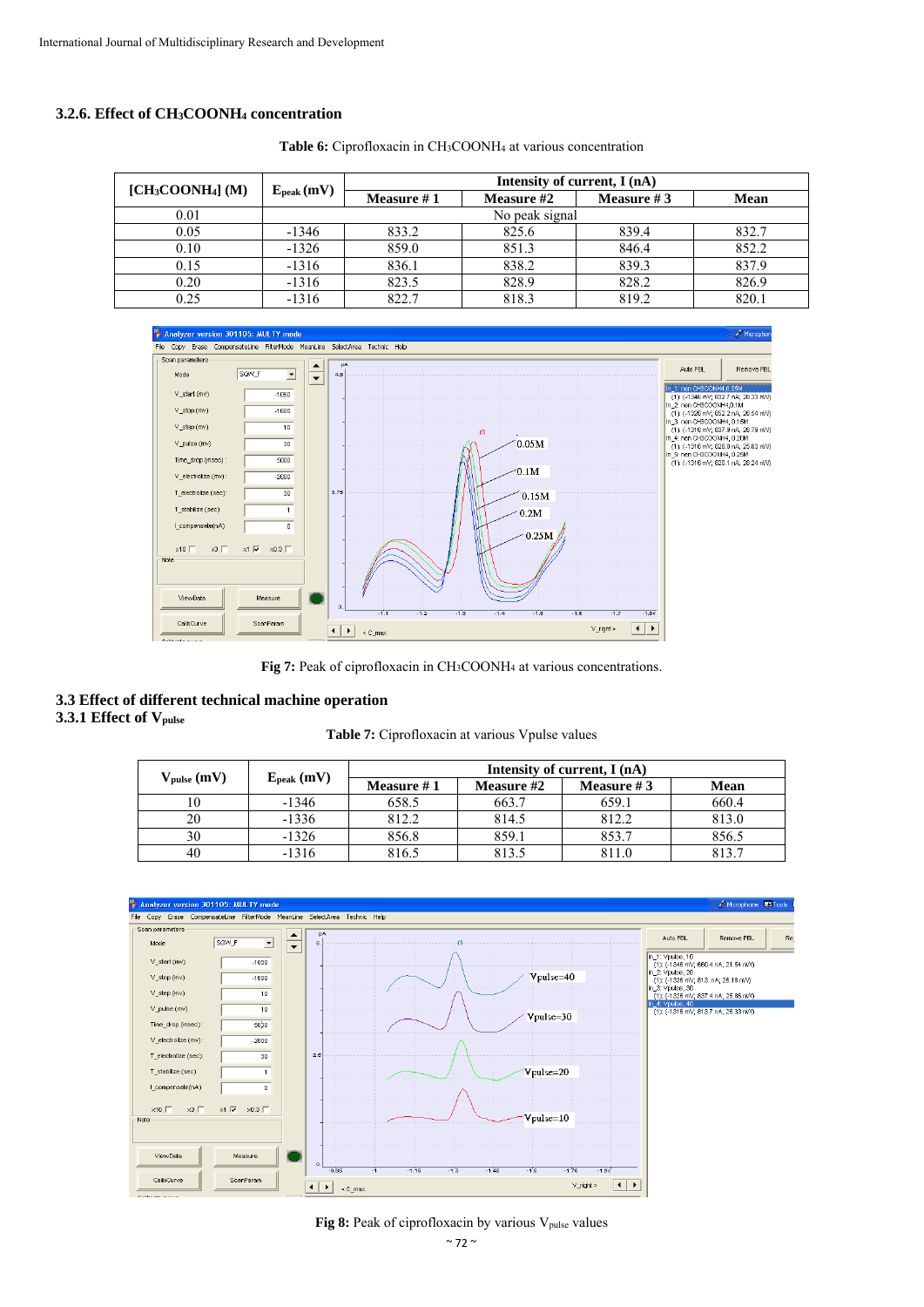### **3.3.2 Effect of Vstep.**

#### **Table 8:** Ciprofloxacin at various V<sub>step</sub> values

|                        |                     | Intensity of current, I (nA) |            |              |       |  |
|------------------------|---------------------|------------------------------|------------|--------------|-------|--|
| V <sub>step</sub> (mV) | $E_{\rm peak}$ (mV) | <b>Measure #1</b>            | Measure #2 | Measure $#3$ | Mean  |  |
|                        | $-1294$             | 146.1                        | 145.8      | 145.8        | 145.9 |  |
|                        | $-1308$             | 318.1                        | 315.0      | 317.2        | 316.8 |  |
|                        | $-1318$             | 478.4                        | 480.1      | 484.4        | 481.0 |  |
|                        | $-1324$             | 644.0                        | 637.7      | 641.5        | 641.1 |  |
| 10                     | $-1326$             | 853.7                        | 859.1      | 857.8        | 856.9 |  |



Fig 9: Peak of ciprofloxacin by various V<sub>step</sub> values

# 3.3.3 Effect of T<sub>drop</sub>

#### **Table 9:** Ciprofloxacin at various T<sub>drop</sub> values

| $\mathbf{T_{drop}}$ |                 | Intensity of current, I (nA) |                   |               |       |  |  |
|---------------------|-----------------|------------------------------|-------------------|---------------|-------|--|--|
| (ms)                | $E_{peak}$ (mV) | Measure #1                   | <b>Measure</b> #2 | Measure # $3$ | Mean  |  |  |
| 1000                | $-1326$         | 301.0                        | 302.7             | 300.6         | 301.4 |  |  |
| 2000                | $-1326$         | 470.2                        | 463.8             | 469.1         | 467.7 |  |  |
| 3000                | $-1326$         | 621.9                        | 618.1             | 623.2         | 621.1 |  |  |
| 4000                | $-1326$         | 727.4                        | 728.1             | 731.6         | 729.1 |  |  |
| 5000                | $-1326$         | 856.8                        | 853.5             | 859.5         | 856.6 |  |  |



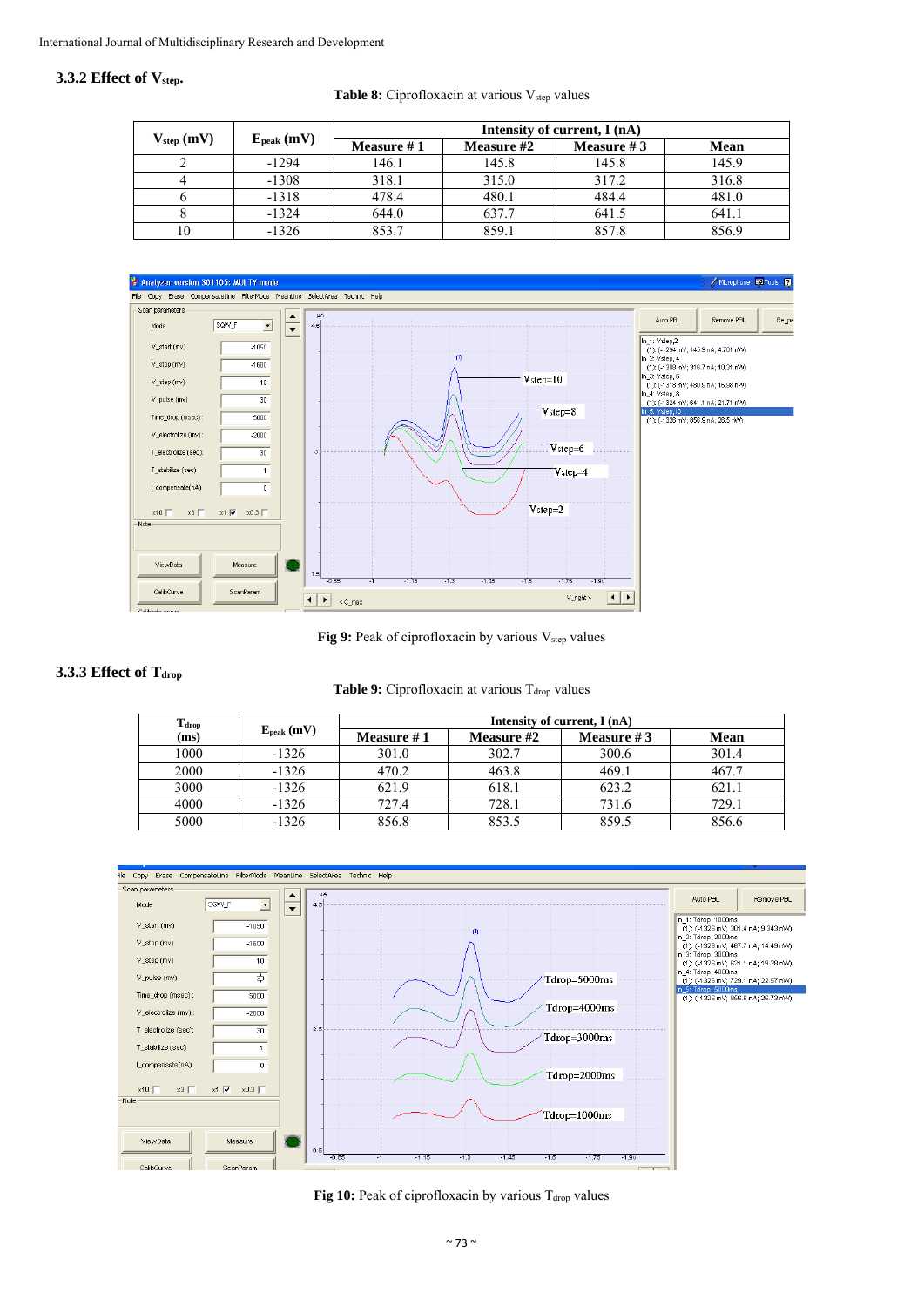**Remarks:** optimal conditions for ciprofloxacin determination by square wave voltammetry as folows

CH<sub>3</sub>COONH<sub>4</sub>, 0.10M; pH = 7.0; V<sub>pulse</sub> = 30mV; V<sub>step</sub> = 10 mV;  $T_{\text{drop}} = 5000$  ms.

### **3.4 The accuracy of analyzing data**

**Table 10:** Accuracy of analyzing results

| [cipro] | ${\bf E}_{\rm peak}$ |       | Intensity of current, I (nA) |       |       |       |       |               |
|---------|----------------------|-------|------------------------------|-------|-------|-------|-------|---------------|
| (mg/L)  | (mV)                 |       | 12                           |       |       |       | Tb    | $Si^2$        |
| 0.814   | 1354                 | 54.05 | 52.56                        | 53.97 | 50.51 | 52.3  | 51.88 | $s_1^2=2.102$ |
| 2.036   | 1346                 | 196.5 | 194.9                        | 194.3 | 198.5 | 196.4 | 196.1 | $s^2$ = 2.672 |
| 4.072   | 1336                 | 430.0 | 429.3                        | 429.7 | 430.6 | 430.6 | 430.0 | $s_3^2=0.323$ |

#### **Demonstration by Bartlet:**

 $\mathrm{Sth}^2 =$  $(5-1)(2.102 + 2.672 + 0.302)$  $3(5 - 1)$  $= 1.692$ ; f<sub>th</sub>log s<sub>th</sub><sup>2</sup> = 2.740;  $\sum$ f<sub>i</sub> log s<sub>i</sub><sup>2</sup> = 1.035  $B = 2.303 (2.740 - 1.035) = 3.927$ ; C = n  $1 + \frac{1}{3k-3} (\sum_{i=1}^{n} \frac{1}{f_i} - \frac{1}{f_{th}})$ <sub>=1.194;</sub>  $\chi^2_{\text{TN}} = \text{B:}\text{C} = 3.927\text{:}1.194 = \underline{3.289}$ ;  $\chi^2_{\text{LT}} = \chi^2_{0.95, 2} = \underline{5.991}$ 



**Fig 11:** Peak of ciprofloxacin at 0.814mg/L



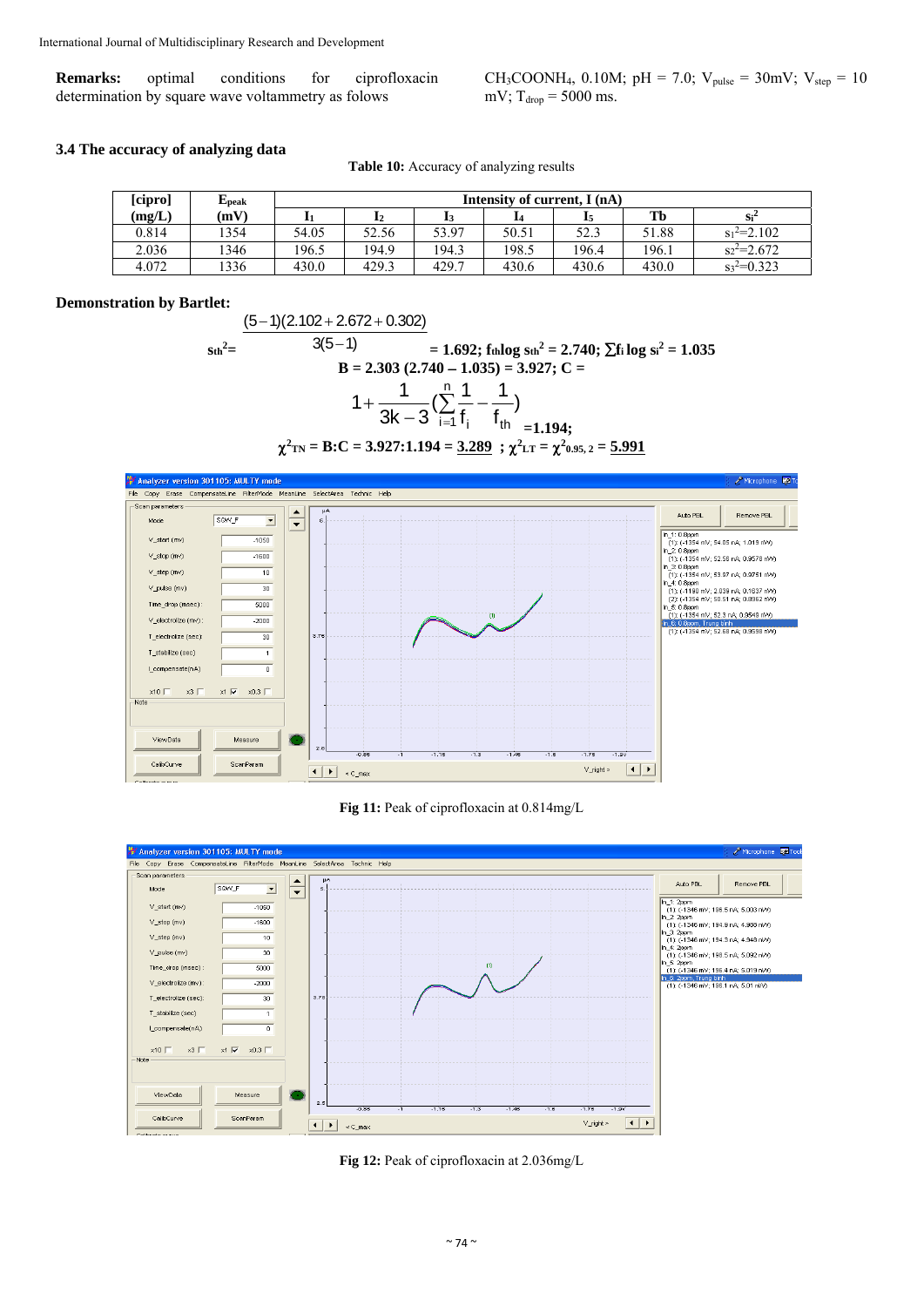International Journal of Multidisciplinary Research and Development



**Fig 13:** Peak of ciprofloxacin at 4.072mg/L

# **3.5 Linear range of ciprofloxacin analysis, limit of detection LOD, limit of quantification LOQ**



**Fig 14:** Linear range of ciprofloxacin analysis

| Ciprofloxacin           | Intensity of current, I (nA) |            |              |        |        |  |  |  |  |
|-------------------------|------------------------------|------------|--------------|--------|--------|--|--|--|--|
| concentration<br>(mg/L) | Measure #1                   | Measure #2 | Measure $#3$ | Mean   | $Si^2$ |  |  |  |  |
| 1.222                   | 105.0                        | 104.1      | 103.8        | 104.3  | 0.390  |  |  |  |  |
| 1.629                   | 150.1                        | 150.1      | 150.3        | 150.17 | 0.013  |  |  |  |  |
| 2.036                   | 196.5                        | 200.0      | 198.5        | 198.33 | 3.083  |  |  |  |  |
| 2.444                   | 242.3                        | 248.4      | 244.0        | 244.9  | 9.910  |  |  |  |  |
| 2.851                   | 285.9                        | 285.9      | 286.3        | 286.03 | 0.053  |  |  |  |  |
| 3.258                   | 333.0                        | 337.3      | 331.2        | 333.83 | 9.823  |  |  |  |  |
| 3.666                   | 380.7                        | 381.1      | 383.1        | 381.6  | 1.653  |  |  |  |  |

Table 11: Calibration curve of ciprofloxacin by mode SQW-F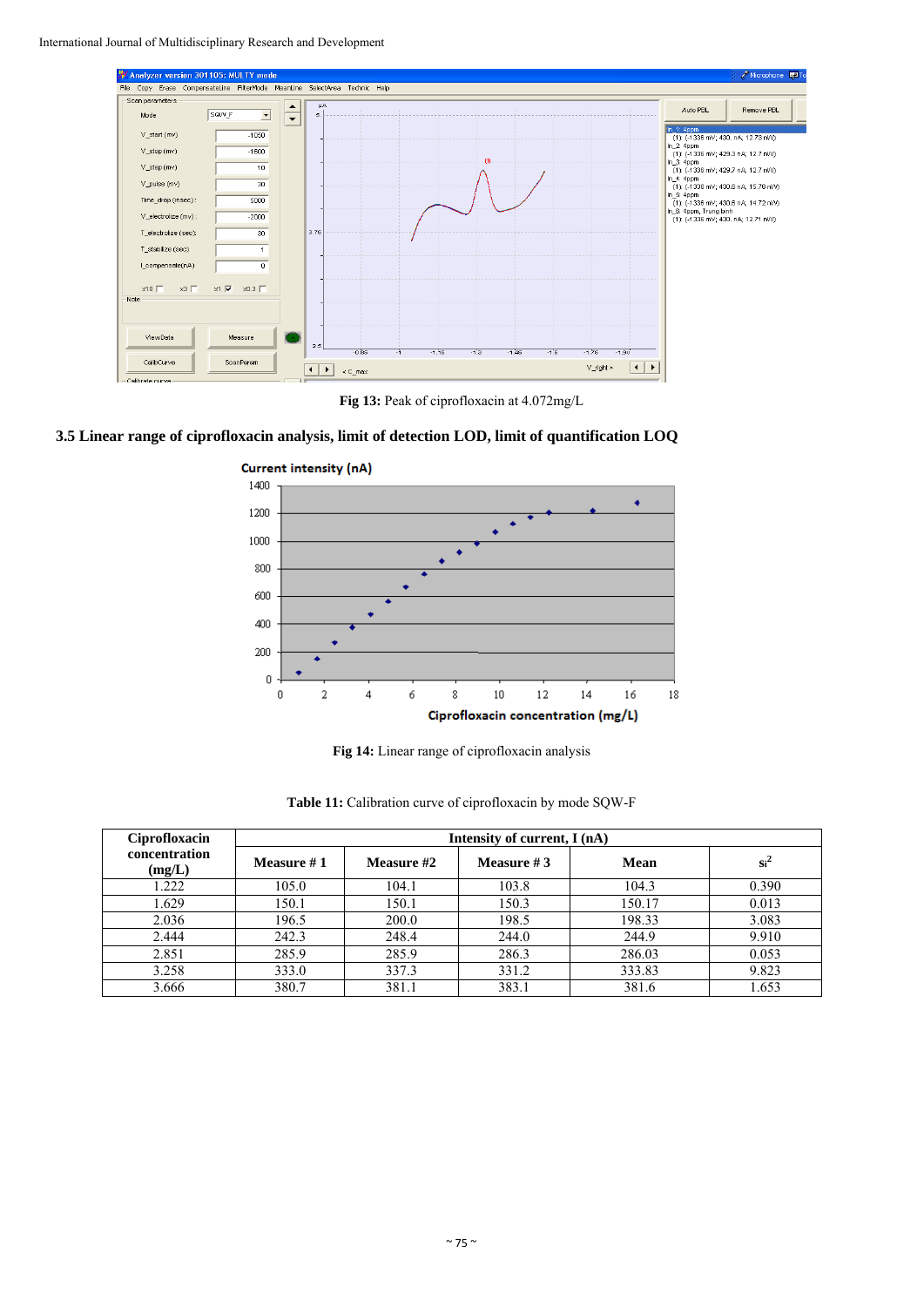

**Fig 15:** Peak of ciprofloxacin on calibration curve by mode SQW-F.



**Fig 16;** Calibration curve of ciprofloxacin by SQW-F

Regression equation  $y = 112.85x - 33.055$ . Correlation ratio  $R^2 = 0.9997$ . S<sub>residue</sub> = 1.426, m = 5, f = 7+5-2=10, t  $_{0.95,10} = 2.23$ . LOD =  $0.0165$ mg/L =  $16.5$ g/L; LOQ =  $\frac{13}{3}$  $\frac{10}{2}$  LOD = 0.055mg/l = 55g/L.

# **3.6 Scanning on mode PSA-F (Stripping square wave voltammetry) 3.6.1 Effect of Velectrolize**

Table 12: Ciprofloxacin at various Velectrolize values

|                       | $E_{\rm peak}$ | Intensity of current, I (nA) |            |               |             |  |
|-----------------------|----------------|------------------------------|------------|---------------|-------------|--|
| $V_{electrolic}$ (mV) | (mV)           | Measure #1                   | Measure #2 | Measure # $3$ | <b>Mean</b> |  |
| $\theta$              | $-1326$        | 278.7                        | 271.0      | 283.1         | 277.6       |  |
| $-200$                | $-1326$        | 287.8                        | 291.1      | 290.8         | 289.9       |  |
| $-400$                | $-1326$        | 306.6                        | 307.8      | 311.7         | 308.7       |  |
| $-600$                | $-1326$        | 327.8                        | 325.1      | 321.5         | 324.8       |  |
| $-800$                | $-1326$        | 340.4                        | 343.0      | 340.9         | 341.5       |  |
| $-1000$               | $-1326$        | 368.3                        | 369.0      | 366.2         | 367.8       |  |
| $-1200$               | $-1326$        | 383.9                        | 383.0      | 382.7         | 383.2       |  |
| $-1400$               | $-1354$        | 80.93                        | 79.85      | 80.96         | 80.58       |  |
| $-1600$               | $-1354$        | 74.68                        | 75.45      | 73.94         | 74.69       |  |
| $-1800$               | $-1354$        | 68.38                        | 67.70      | 69.86         | 68.65       |  |
| $-2000$               |                | No peak signal               |            |               |             |  |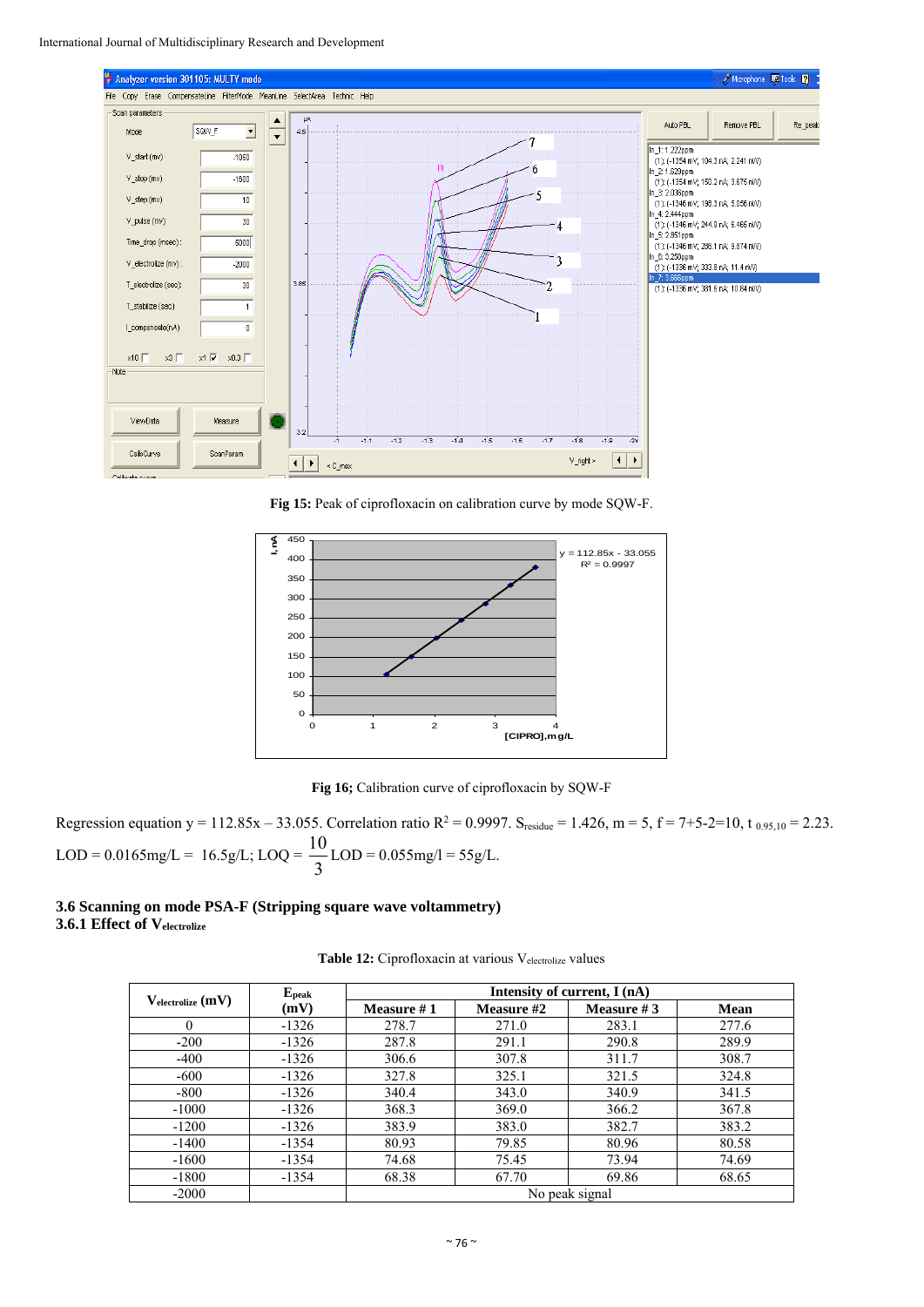### **3.6.2 Effect of Telectrolize**

| $T_{electrolic}(s)$ | ${\bf E}_{\bf peak}$ | Intensity of current, I (nA) |            |              |             |  |
|---------------------|----------------------|------------------------------|------------|--------------|-------------|--|
|                     | (mV)                 | Measure $#1$                 | Measure #2 | Measure $#3$ | <b>Mean</b> |  |
|                     | $-1346$              | 141.8                        | 148.2      | 149.0        | 146.3       |  |
|                     | $-1336$              | 213.4                        | 213.8      | 216.5        | 214.6       |  |
|                     | $-1336$              | 254.7                        | 257.7      | 257.9        | 256.8       |  |
| 4                   | $-1336$              | 295.5                        | 295.7      | 293.1        | 294.4       |  |
|                     | $-1326$              | 340.1                        | 340.9      | 341.6        | 340.9       |  |
| n                   | $-1326$              | 383.9                        | 383.0      | 382.7        | 383.2       |  |
|                     | $-1326$              | 393.9                        | 397.5      | 394.1        | 395.2       |  |
| 8                   | $-1326$              | 425.2                        | 425.2      | 420.9        | 423.8       |  |
| Q                   | $-1326$              | 466.4                        | 467.8      | 467.2        | 467.1       |  |
| 10                  |                      | Dropped mercury              |            |              |             |  |

#### Table 13: Ciprofloxacin at various Telectrolize values

# **3.6.3 Effect of stiring Stiring has strongly affected to peak intensity**



Fig 17: Effect of stiring to ciprofloxacin peak intensity

# **3.6.4 Linear range, limit of detection LOD, limit of quantification LOQ**

| <b>Concentration</b> | Intensity of current, I (nA) |            |              |             |       |  |
|----------------------|------------------------------|------------|--------------|-------------|-------|--|
| (mg/L)               | Measure $#1$                 | Measure #2 | Measure $#3$ | <b>Mean</b> | Si'   |  |
| 0.203                | 41.36                        | 38.4       | 39.37        | 39.71       | 2.277 |  |
| 0.407                | 92.93                        | 91.76      | 92.86        | 92.52       | 0.431 |  |
| 0.611                | 143.8                        | 146.3      | 145.6        | 145.23      | 1.663 |  |
| 0.814                | 190.2                        | 194.1      | 194.5        | 192.9       | 5.643 |  |
| 1.018                | 241.8                        | 242.4      | 243.3        | 242.5       | 0.570 |  |
| 1.222                | 291.5                        | 291.4      | 290.7        | 291.2       | 0.190 |  |
| 1.426                | 339.6                        | 336.9      | 340.2        | 338.9       | 3.090 |  |

**Table 14:** Calibration data of ciprofloxacin by mode PSA-F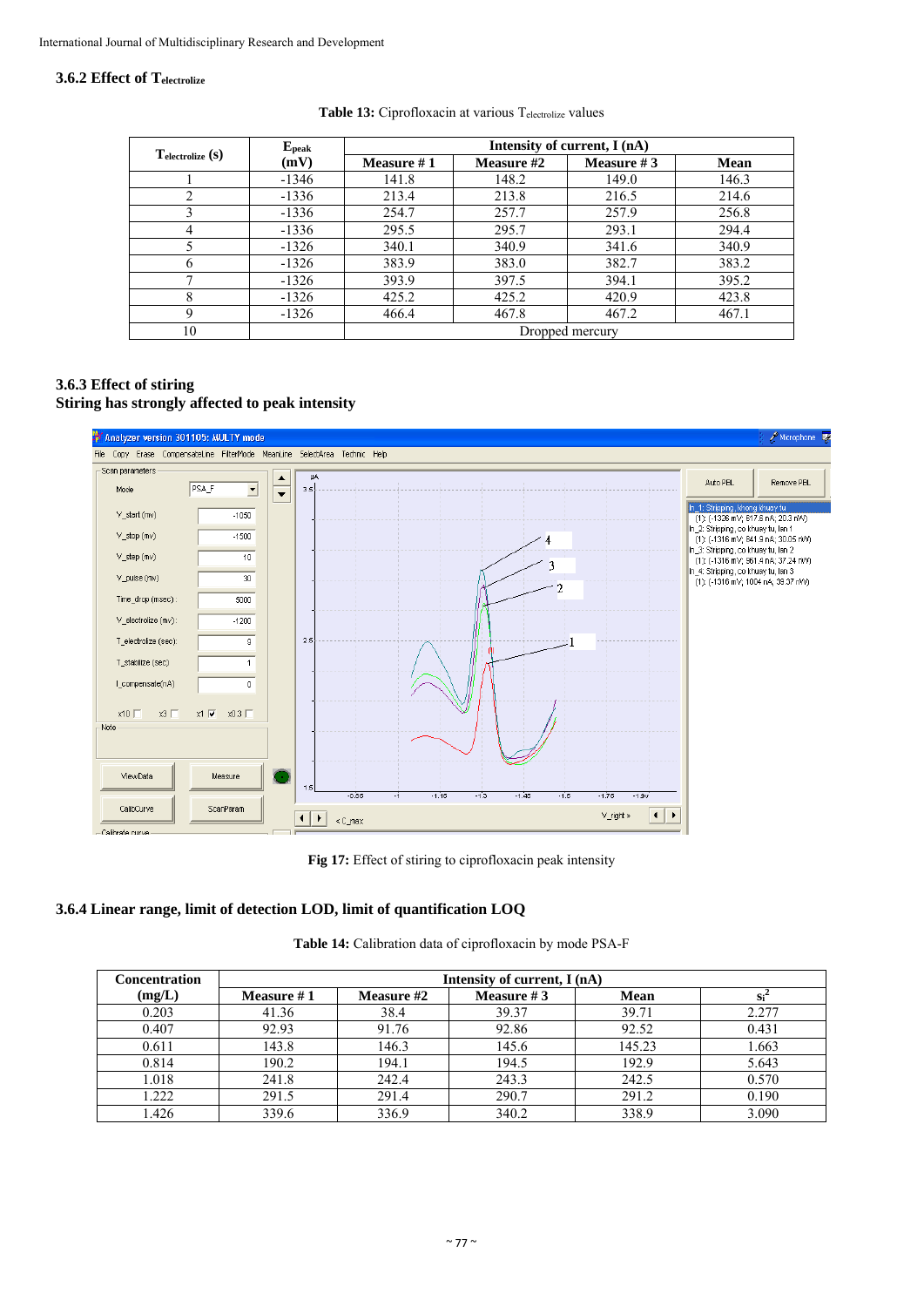

**Fig 18:** Peak of ciprofloxacin on calibration curve by mode PSA-F



**Fig 19:** Calibration curve of ciprofloxacin by mode PSA-F

Regression equation:  $y = 244.25x - 7.03$ . Correlation ratio:  $R^2 = 0.9996$ ;  $m = 5$ ,  $f = n+m-2 = 10$ ,  $t_{0.95, f=10} = 2.23$ . S<sub>residue</sub> = 1.99. LOD =  $0.0106$ mg/L =  $10.6$ g/L. LOQ =  $\frac{1}{3}$  $\frac{10}{2}$  LOD = 0.035 mg/L = 35g/L.

#### **3.7 Compare the analyzing results by two different modes: SQW-F and PSA- F**

**Table 15:** Comparision of the analyzing results by mode SQW-F and PSA-F

| Mode         | ∟peak   | Intensity of current, I (nA) |                   |              |       |        |  |
|--------------|---------|------------------------------|-------------------|--------------|-------|--------|--|
|              | (mV)    | <b>Measure #1</b>            | <b>Measure #2</b> | Measure $#3$ | Mean  | $Si^2$ |  |
| SOW-F        | $-1354$ | 52.56                        | 55.36             | 50.42        | 52.78 | 6.137  |  |
| <b>PSA-F</b> | $-1336$ | 190.2                        | 194.1             | 194.5        | 192.9 | 5.643  |  |